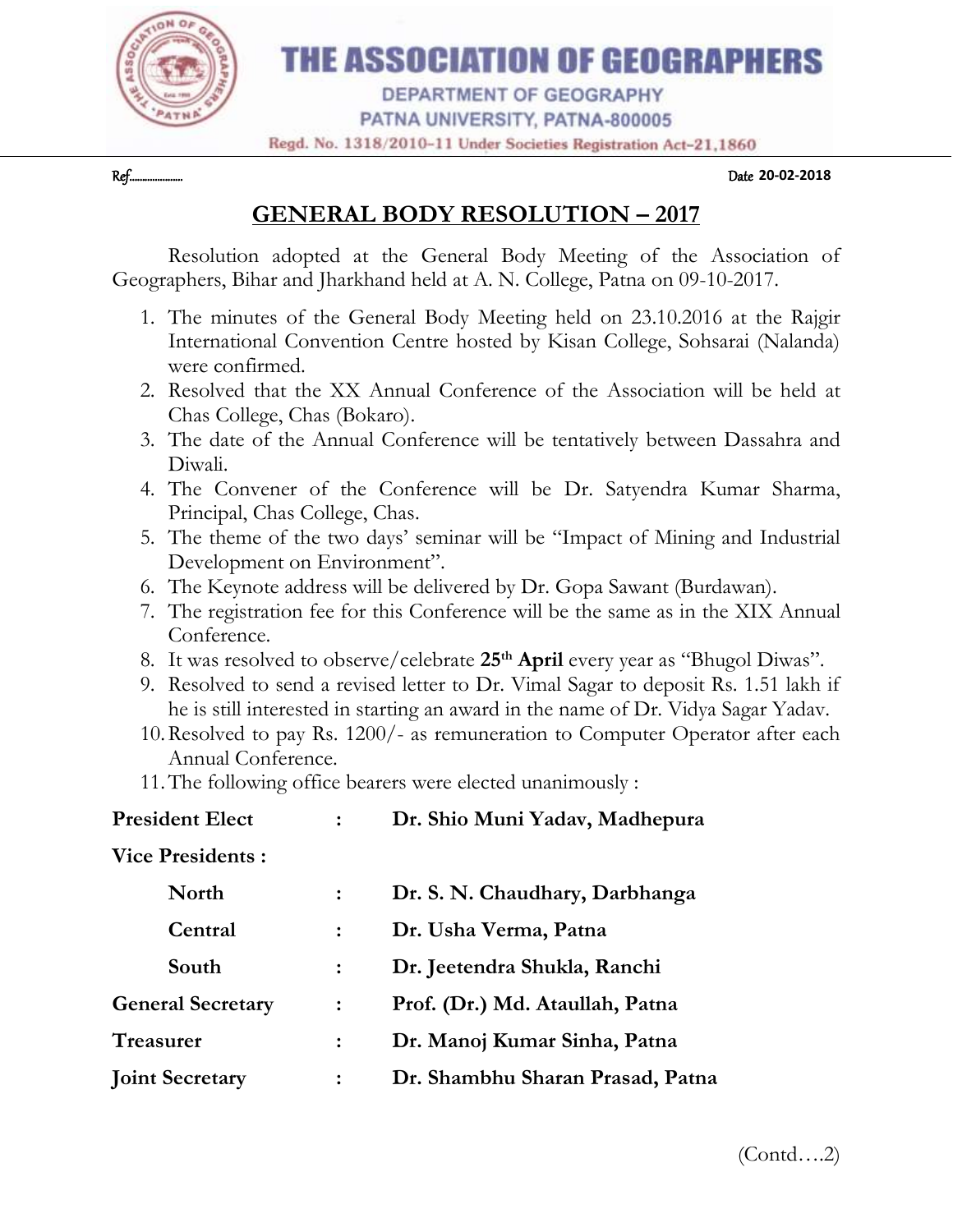## (2)

## **MEMBERS OF THE EXECUTIVE COMMITTEE**

## **A. Northern Zone**

| Elected Members :      | 1. Dr. Ram Pravesh Yadav, Muzaffarpur  |
|------------------------|----------------------------------------|
|                        | 2. Dr. Rajeshwar Yadav, Madhepura      |
|                        | 3. Dr. Kedar Nath, Chapra              |
|                        | 4. Dr. Anuranjan, Darbhanga            |
| Co-opted Members:      | 5. Dr. Sandeep Kumar Singh (Madhubani) |
|                        | 6. Dr. Jafar Imam, Muzaffarpur         |
|                        | 7. Dr. Amaresh Prasad, Darbhanga       |
|                        | 8. Dr. Pramod Kumar, Muzaffarpur       |
| <b>B.</b> Central Zone |                                        |
| Elected Members :      | 1. Dr. Anoop Kumar Singh, Sohsarai     |
|                        | 2. Dr. Aniruddh Kumar, Bhagalpur       |
|                        | 3. Dr. Radhe Shyam Prasad, Patna       |
|                        | 4. Dr. Anuradha Sahay, Patna           |
| Co-opted Members :     | 5. Dr. Jaishankar Prasad, Sasaram      |
|                        | 6. Dr. Sanjay Kumar, Ara               |
|                        | 7. Dr. Poornima Shekhar Singh, Patna   |
|                        | 8. Dr. Jaishree, Patna                 |
| C. Southern Zone       |                                        |
| Elected Members :      | 1. Dr. Emlin Minz, Chaibasa            |
|                        | 2. Dr. Shalini Pushpa Karketa, Ranchi  |
|                        | 3. Dr. O. P. Mahto, Hazaribag          |
|                        | 4. Dr. Anil Kumar Singh, Bokaro        |
| Co-opted Members :     | 5. Dr. Pravin Kumar Sharma, Ramgarh    |
|                        | 6. Dr. Tikait Manjhee, Nirsa, Dhanbad  |
|                        | 7. Dr. Santosh Kumar Dangi, Bhurkunda  |
|                        | 6. Dr. Abhay Kumar Sinha, Hazaribag    |